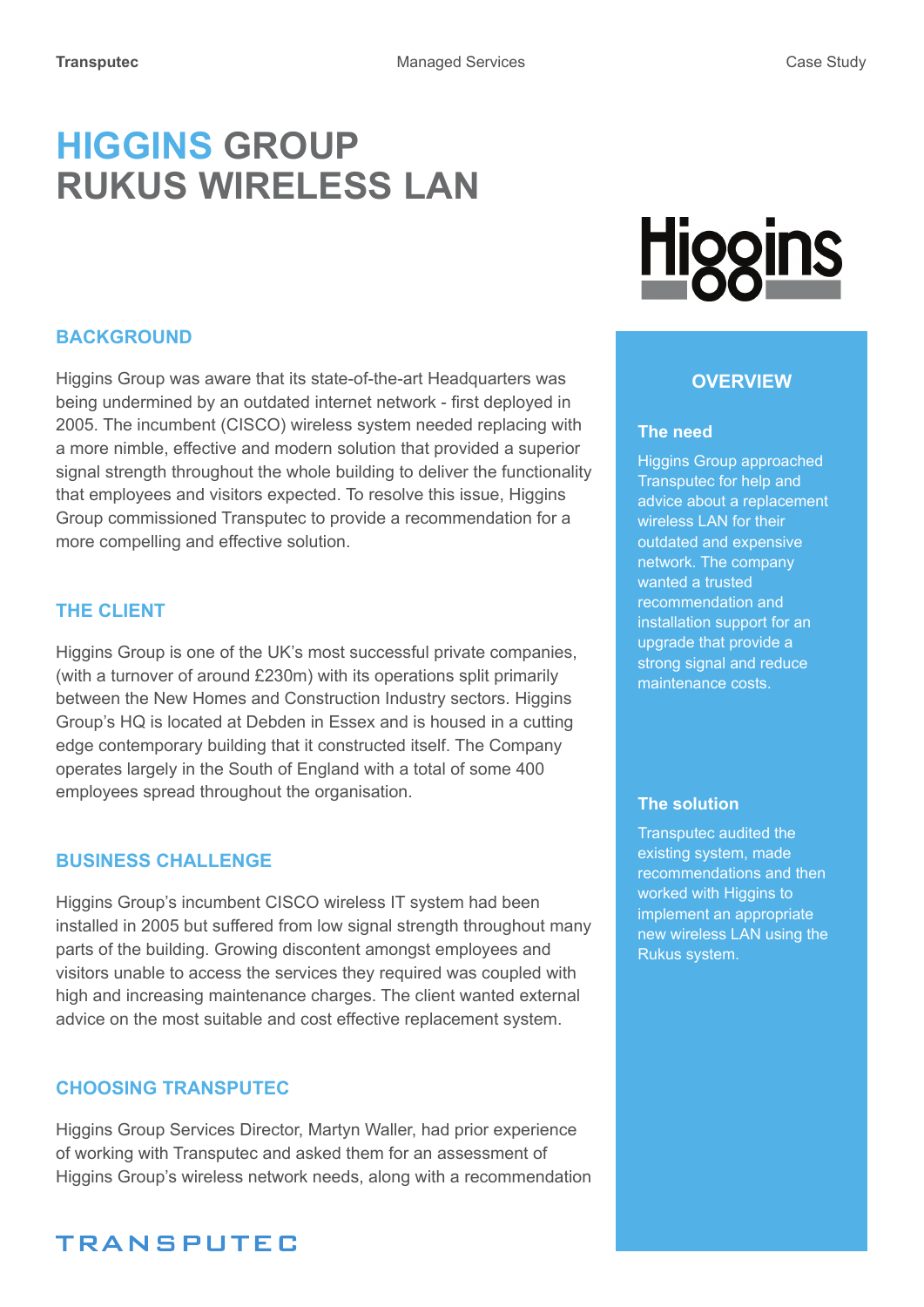for a potential replacement system. Transputec's experience of helping to choose, install and set up more nimble, cost effective systems was exactly what Higgins Group was looking for.

#### **Process & results**

The decision to commission Transputec took place in the summer of 2015. The first step that Transputec undertook was a thorough assessment both of the signal strength throughout the HQ estate and the needs of the current and future users of the wireless local area network (LAN).

Having considered the needs of the client and the nature of the presenting issues, Transputec then conducted a review of the systems available on the market and recommended a Rukus wireless LAN system as the most effective solution for Higgins.

Once the client had accepted the recommendation and authorised the procurement, Transputec's client team oversaw the installation of the Rukus wireless LAN, which was actually implemented in-house by the Group's own IT team. The installation was straightforward, incurring no disruption for users through a structured live testing process with selected employees before going fully live throughout the HQ estate.

The result was a new wireless LAN that provided excellent signal strength throughout the Higgins HQ estate and fully supported the functionality required of it by employees and visitors alike. The new system requires only low cost regular maintenance, rather than the expensive ad-hoc troubleshooting demanded by the old system.

#### **Recommending Transputec**

Higgins Group's previous high opinion of Transputec has been borne out by the results of its work on their new telephone system and they plan to continue to work with Transputec on further projects going forward, with no hesitation in recommending Transputec to others.

#### **The future**

At some time in the future, Higgins is looking to deploy the Rukus system outside of the HQ estate, in-situ at its numerous constructions sites. This will allow for important tasks such as on-site snagging, health and safety and general communications issues to be undertaken more effectively.

# **TRANSPUTEC**

#### **The benefits**

- Rukus uses multiple antennas to work out the best route to a given end user device.
- This results in a strong, consistent signal with no black spots.
- Rukus provides swift, secure, coded internet for both employees and visitors separately.
- This eliminates any potential conflicts through using a shared system.
- The implementation of 'use restrictions' means the system can't be overloaded.
- Rukus provides user access controls and advanced security options.
- The wireless LAN includes the ability to support multiple SSIDs.
- Support for authentication via well-understood mechanisms such as Active Directory.
- Low, regular, maintenance costs.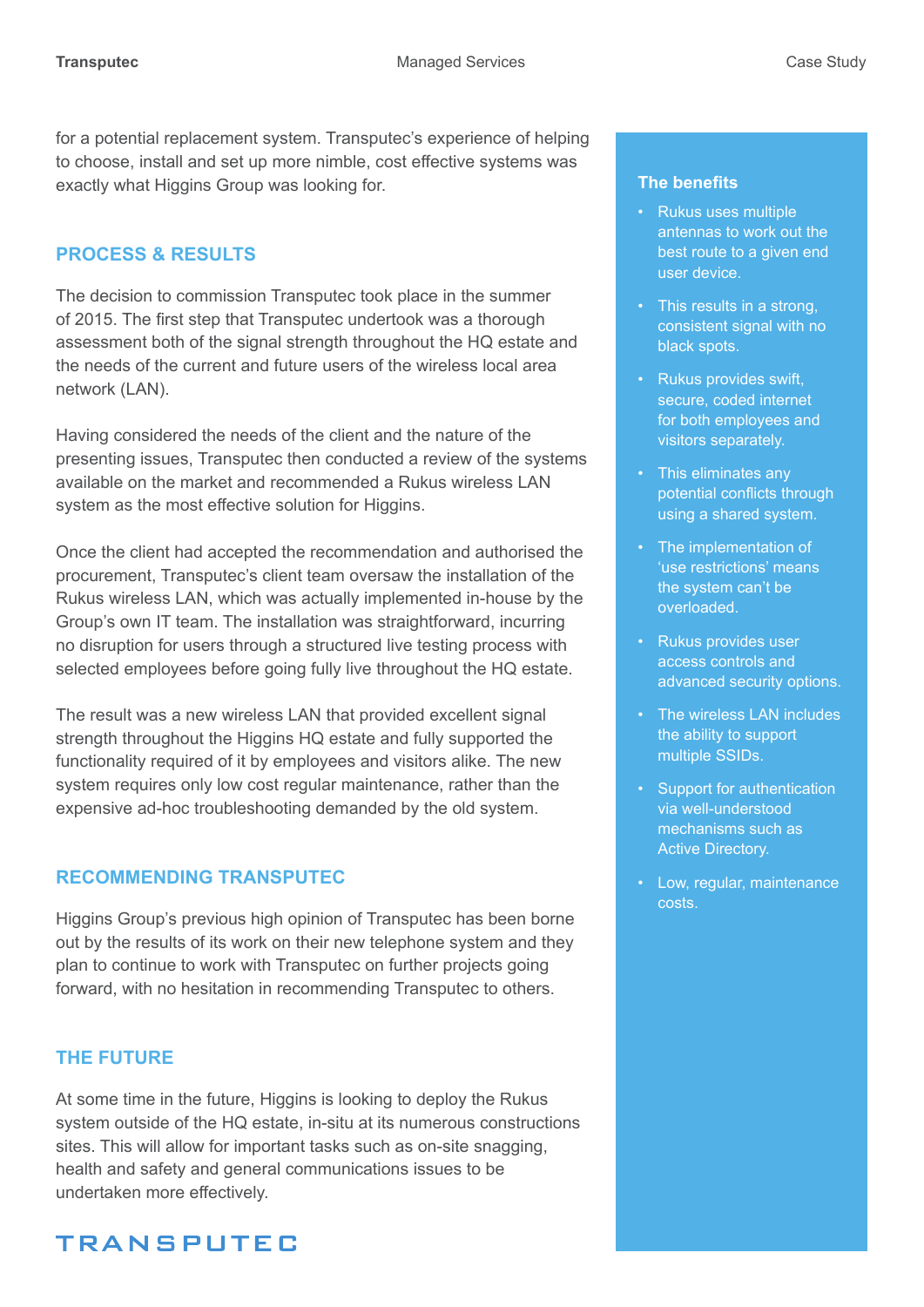#### **Quick Facts**

Partner chosen TRANSPUTEC Location HO DEBDEN

Company Name HIGGINS GROUP Industry CONSTRUCTION/NEW HOMES Company Size 400 EMPLOYEES

#### **Why Transputec?**

We understand technology. We are innovators. We provide all you need in one place. We are flexible We are international We are established leaders.

#### **TRANSPUTEC'S PEDIGREE**

Founded in the mid 1980's, we have the trust of prestigious UK clients including the Ministry of Justice, Samsung, Danone, Camelot and Chubb Insurance.

We also have international clients including Swissport, Westpac and Mitel.

Our vertical sector experience and knowledge covers banking and finance, media, third sector, technology, retail, SMEs and health care.

From initial assessment to delivery of turnkey solutions and dayto-day customer care, our experts provide hardware, software and professional services and ensure they are a perfect fit.

We believe in **flexibility, quality, agility**. We see this simply as the ability for us to grow our services as quickly and with the speed our clients expect, whether they are enterprises or small/medium sized organisations.

We create value, by translating complex technology into convenient productised services delivered by skilled and responsive people.

*Our mission is to help our customers solve their business issues with clever IT.*

*"Transputec have specialist expertise but it's also their 'can-do' enthusiasm that inspires confidence - we have plans to work together in the future."*

*Martyn Waller Higgins Group Services Director*



### **TRANSPUTEC**